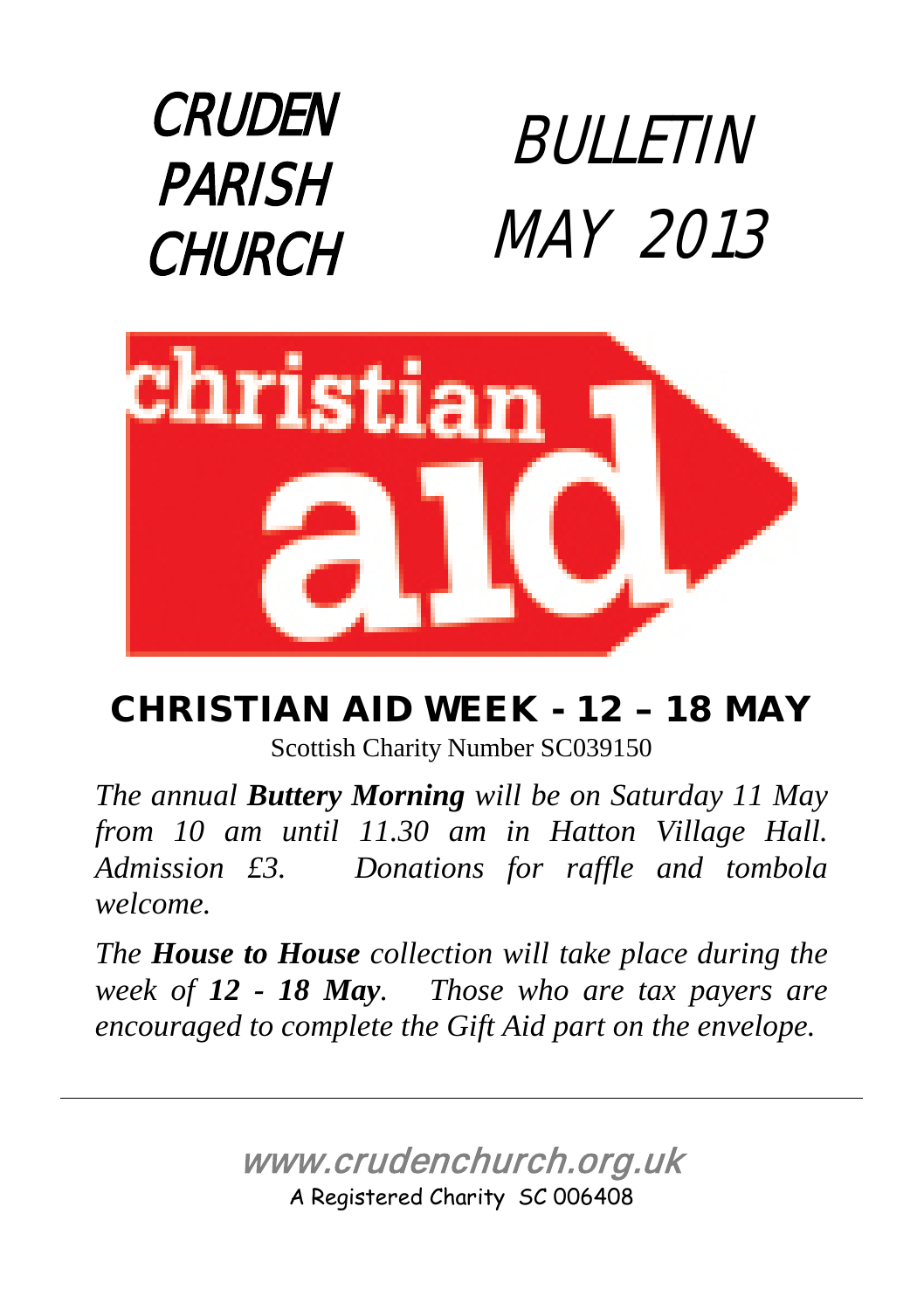

# **MAY 2013**

#### EACH WEEK (Except during school holidays) *Sundays* 10.00 am Children's Sunday Club in the Church & Stables

|  | Wednesday 1st: Coffee and Chat                       |                    | 10.30 am Church Hall |
|--|------------------------------------------------------|--------------------|----------------------|
|  | Sunday 5th : MORNING SERVICE                         | $10.00 \text{ am}$ |                      |
|  | Saturday 11th : Christian Aid Buttery Morning        |                    | 10.00 am Hatton Hall |
|  | Sunday 12th : MORNING SERVICE                        | $10.00 \text{ am}$ |                      |
|  | Worship for Christian Aid Sunday conducted by elders |                    |                      |

### 12th – 18th Christian Aid Week

Sunday 19th: **UNITED MORNING SERVICE 9.30 am ST JAMES' therefore no service in Cruden Church**

Church Walk - Delgatie Castle, leaving Hall at 11:30 am

Sunday 26th : **UNITED MORNING SERVICE 10.00 am Sacrament of Holy Communion**

### **CHANGE OF HYMNBOOK \*\*\* MAY HYMN BOOK - MISSION PRAISE \*\*\***

#### **THERAPEUTIC ROOF GARDEN ABERDEEN ROYAL INFIRMARY**

The opportunity throughout Holy Week to contribute to THE GETHSEMANE APPEAL was well received as members donated the magnificent sum of **£280.** This Appeal had been launched to help provide a for the benefit of particularly long term patients and their relatives. Additional Information is available at

**www.facebook.com/ari.roofgarden**

THE NEXT ISSUE OF THE BULLETIN WILL COME OUT ON **26 MAY**. Copy for inclusion to be handed in to the Manse as soon as possible.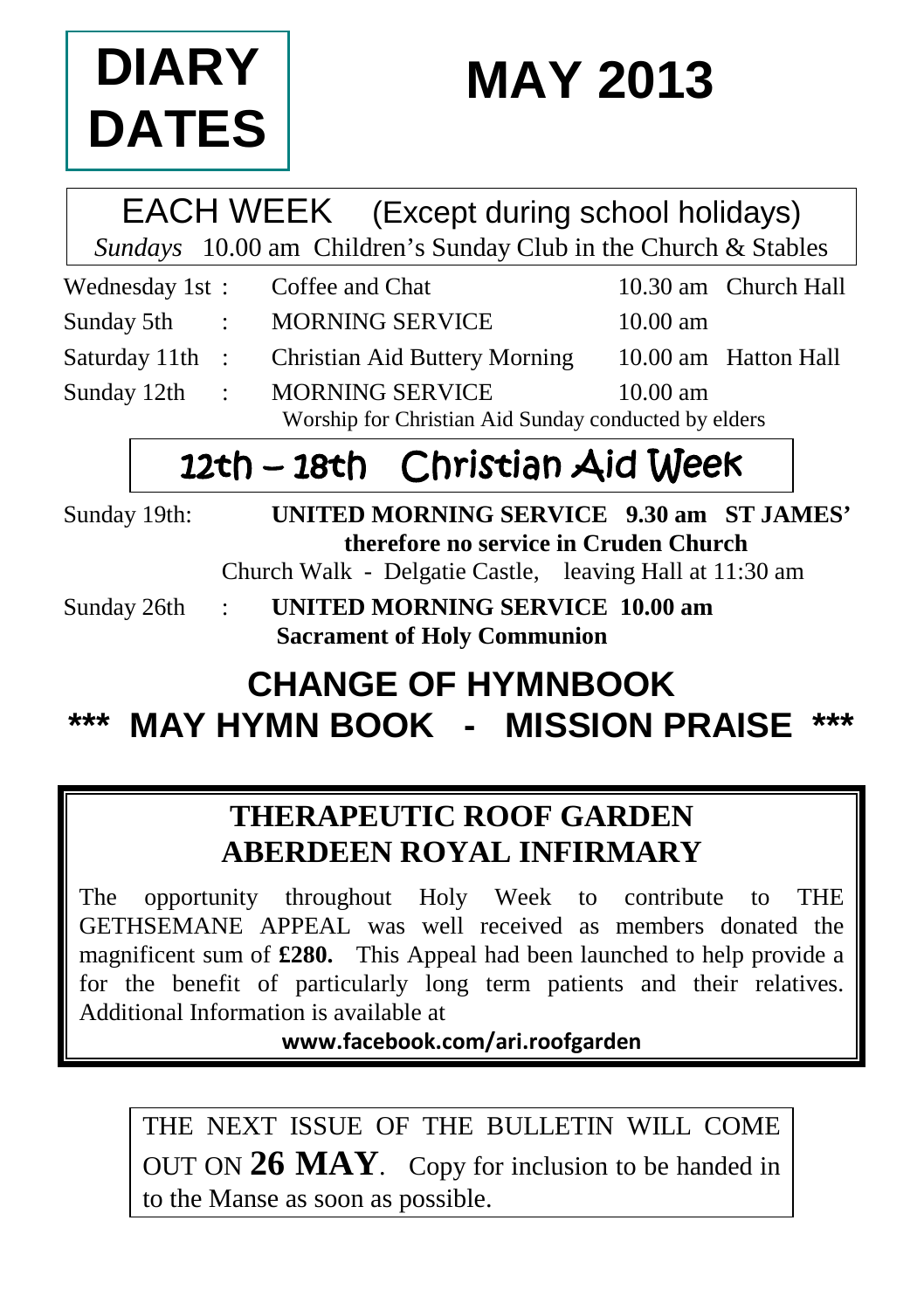FROM THE MINISTER 19 April 2013

#### Dear Friends

This month sees the last of this session's Messy Church. It has been great to see a number of non-church families showing interest in this and our thanks are due to the many people involved in helping to share something of our Christian faith with others and especially to organisers, Kathleen Craig and Beatrice Fawkes. Now the planning starts for next session!

Your friend and minister

Rodge Neilson



Fraserburgh St Peter's Church

Ticket prices £14 with concessions £12 (OAP's and students), £10 (children up to 16). For ficket information, visit www.thekist.com

Friday 21 June 7.30pm

Scottish<br>Wildlife www.scottishwildlifetrust.org.uk

Next month we shall host a special event in our church. Well known entertainer and occasional visitor to our church when she is in Cruden Bay, Fiona Kennedy, who stages concerts in Aberdeen and abroad, has organised a concert tour which will include Cruden. This is a professional show and tickets will be available later this month. A proportion of the ticket sales will be donated to our Windows Fund.

> **More details next month.**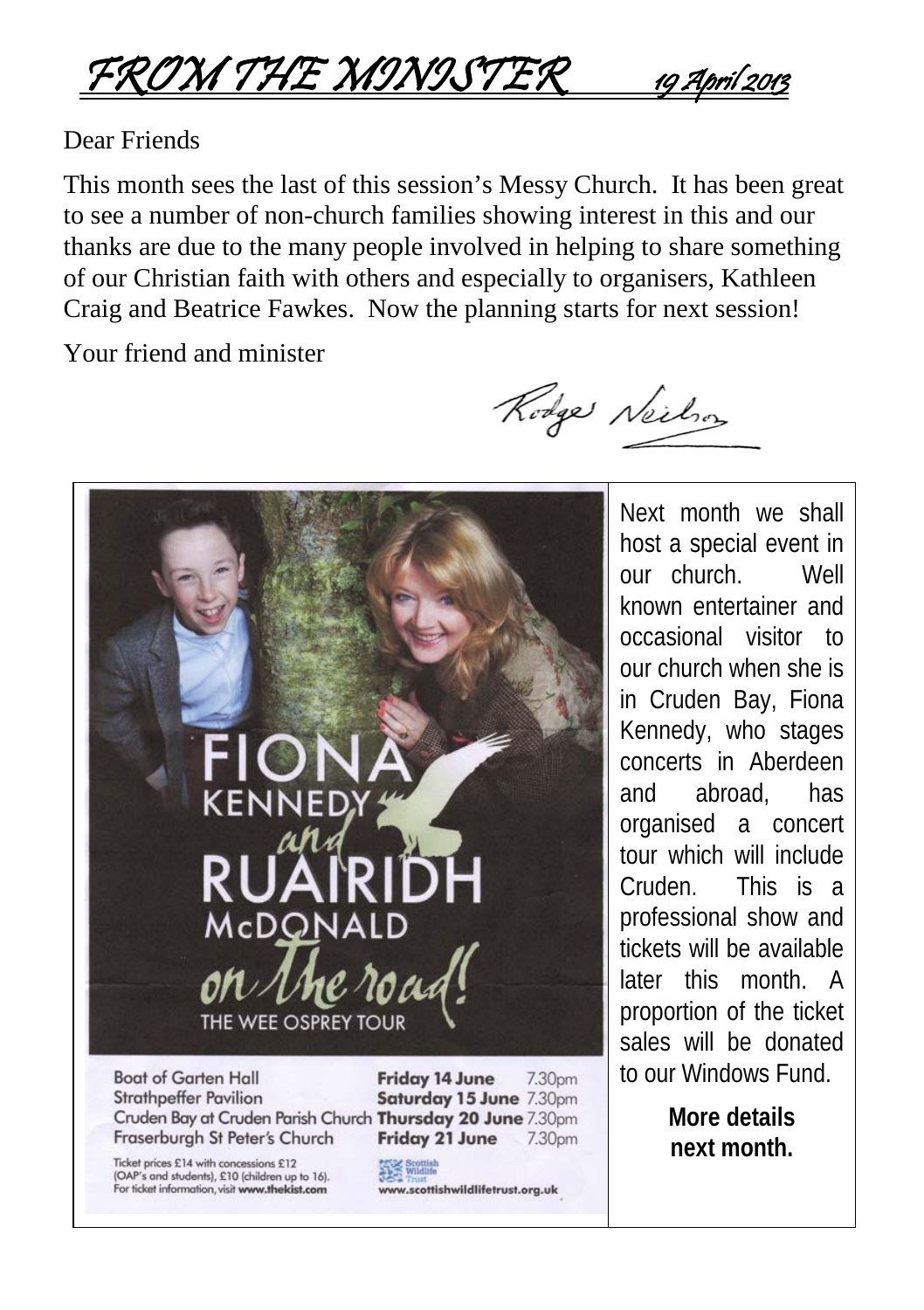#### **APRIL'S WATCH AND TALK GROUP - Macdonald's Farm.**

Donald Macdonald and his wife Christine, both from the Isle of Lewis, left Scotland to make a new life for themselves in Zambia They a settled in a fairly wealthy area of Lusaka, Donald as a Chief Executive with a Zambian Airline and Christine, as a qualified gynaecologist, found a job at a local Medical Centre.

In Lusaka, it is quite common for young boys to hang around street corners begging. Donald got acquainted with one boy and, when he had to go into hospital, Donald promised himself he would go and visit the boy. When Donald finally got round to visiting the boy he discovered he had died. This situation had a profound effect on Donald, especially as some of his "other commitments" were due to him attending church services. Donald and his wife sold their house and bought an old farm house where they gave home to about 30 boys, one of whom, Nicholas (known as Nico) they adopted. Initially the boys lived in the house with Donald, his wife and their two daughters but due to government rules and regulations they were forced to house them in a habitable out house. Donald no longer had control over the behaviour of the boys as they were no longer under his roof so he was forced to lay down certain rules of acceptable behaviour. Boys who repeatedly broke the rules were asked to leave. Nico was one of those asked to leave for, as he grew up, he began to get involved with alcohol which was not a good example to set the younger boys.

Years of holding down their daily jobs and trying to keep a home for all these young boys has obviously taken their toll on Donald and Christine and even on their daughters to a lesser extent. They have no wish to stop caring for these boys but for how long they can go on is questionable. They may well be wondering "Where do we and the boys go from here?"

Being at the Meeting was an absolute pleasure for me. Watching and discussing the DVD was, as usual, very interesting and the short Communion Service taken by our minister was an added bonus to the enjoyment of the evening and, of course, no meeting of the group would be complete without Marilyn Samways' hospitality. I look forward to the start of the 2013/14 Session.

Jenny McGarrol



**Duty Elders** Wilma Moir, Betty Forrester, John Lamb, Adrian Smith, Beatrice Fawkes, Judith Taylor, Sandy Smith, Annette Garden.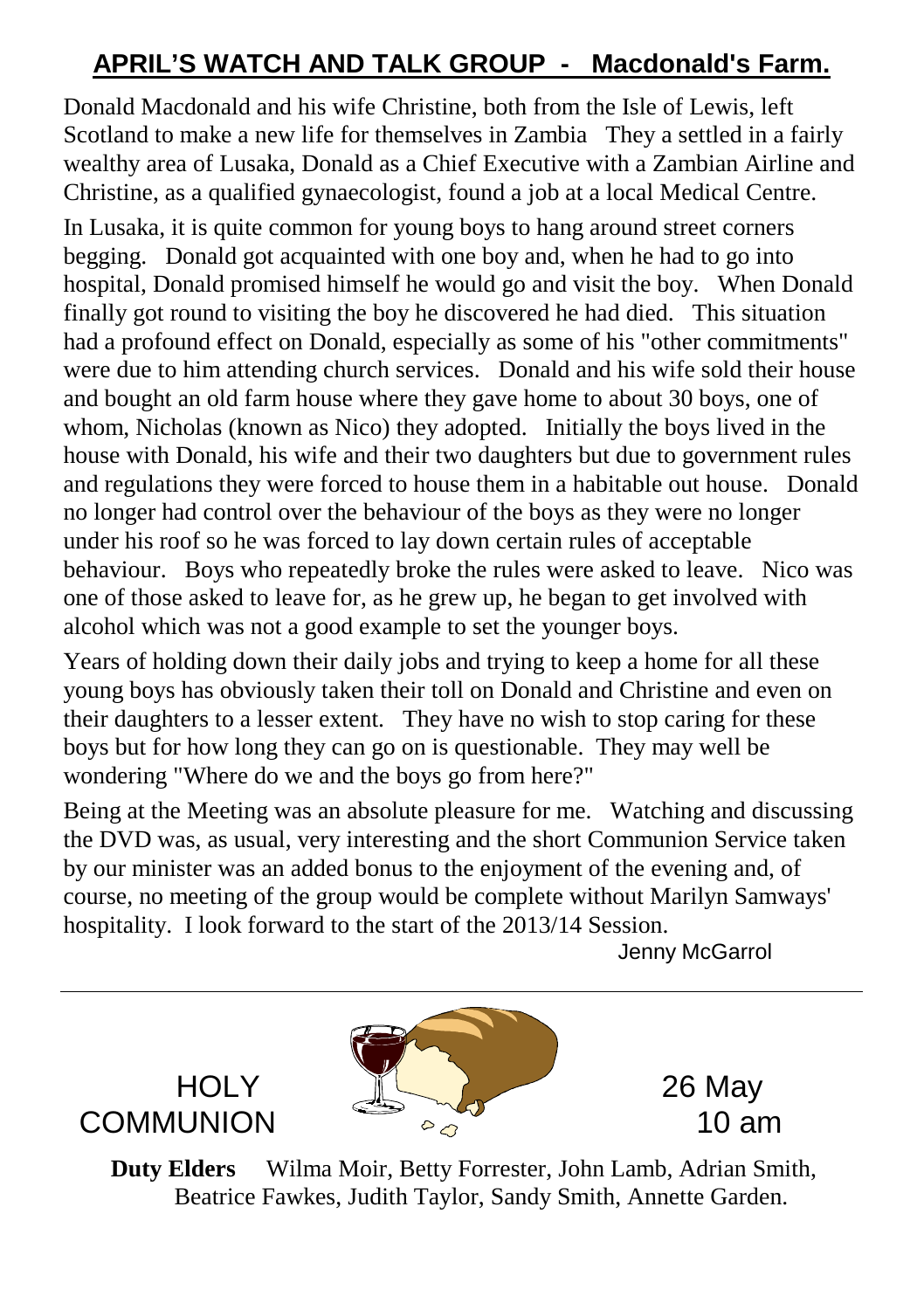# **CRUDEN GUILD**<br>MONDAY 25 FEBRUARY 2013 Rosemary welcom

#### Rosemary welcomed all members and guest to a well-attended meeting. After the opening hymn and prayer, she introduced the speaker for the evening, Karen Woodhouse.

Karen and her friend Jane talked about their business, FOOD FOR THOUGHT. Basically, pre boxed fresh vegetables, ordered and delivered, right to the door. This started in Jane's kitchen, but has now grown so popular, that they have now to rent premises to keep and pack the veg. They have also opened a shop in New Deer, where they now also sell jams, cheese, oatcakes etc. Samples of their products were tasted, of course. After which we all decided to have a trip to the shop and see for ourselves. So it was a good advert for their business, and a good night for us.

Alison then gave a very informative talk on two of the Guild Projects. Annette gave her usual impeccable vote of thanks. After our tea, Rosemary wished everyone a safe journey home.

**MONDAY 25 MARCH 2013** At the beginning of Easter week, Rosemary welcomed all to the March Meeting. The speaker for the evening was Dr Gavin Packham. His talk was on Pre-Hospital emergencies. His job is attending to victims of road accidents, or any other trauma caused by accident. This is a highly skilled job, as he has to perform procedures, which would be normally performed in a casualty department.

He spoke of his charity, THE SANDPIPER TRUST, which has been set up to raise money for the very costly equipment required for use at the scene of the accidents. After his talk, he had some branded items for sale, which the members and guests purchased. By doing so members felt that they had helped the charity in some way.

Mary Bratton gave a most amusing vote of thanks. After tea, Rosemary wished everyone a safe journey home, reminding members that the next meeting, the Guild AGM, would take place on Monday 29 April. Janet McLeman, the guest speaker, will give a talk on Buchan Coast's Wild Flowers. All welcome to come along.

*Lorraine Neilson*

#### **BLOOD DONORS**

Peterhead Community Education Centre Sundays 5 and 12 May 10.00 am – 12.30 pm & 2 pm – 4 pm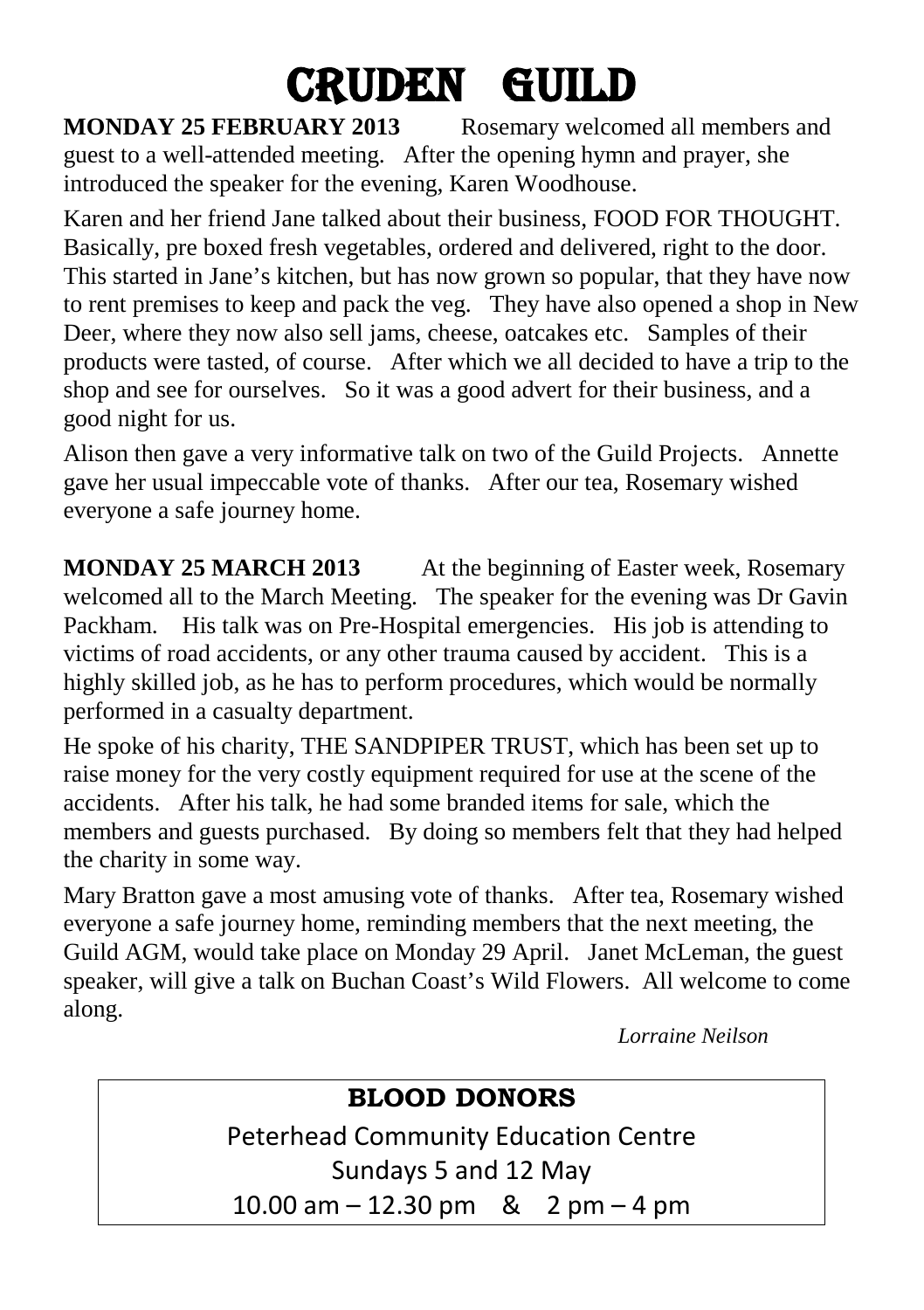### SUNDAY MORNING DUTIES 10 am

| Date    | <b>Door</b>                     | <b>Flowers</b>       | <b>Teas</b>                              | <b>Children</b>                                     |
|---------|---------------------------------|----------------------|------------------------------------------|-----------------------------------------------------|
| 5 May   | Muriel Cantlay<br>Jim Macdonald | <b>Betty Morris</b>  | Kathleen Craig<br>Elma Cumming           | School Holiday                                      |
| 12 May  | Muriel Cantlay<br>Jim Macdonald | Jean Beedie          | <b>Irene Stott</b><br>Iris Durno         | Katherine Hyman<br>Maureen Reid<br>Brenda Cadger    |
| 19 May  | <b>SERVICE</b>                  | IN ST JAMES'         | <b>THIS MORNING</b>                      | Karla Buswell<br>Helen Smith<br>Irene Siddle        |
| 26 May  | Mary Bratton<br>Lewis McKechnie | Anne McNaughton      | Marilyn Samways<br><b>Margaret Adams</b> | Katherine Hyman<br>Maureen Reid<br>Brenda Cadger    |
| 2 June  | Robert Esson<br>Fiona Stephen   | Mary Bratton         | Ann Cadey<br><b>Mary Bratton</b>         | School Holiday                                      |
| 9 June  | Robert Esson<br>Fiona Stephen   | Bessie Sandison      | Janice Hutchinson<br>Rosemary Reid       | Karla Buswell<br>Helen Smith<br><b>Irene Siddle</b> |
| 16 June | Kate Clark<br>Peter Slamaker    | Margaret Cruickshank | Lewis McKechnie<br>Liz Carnie            | Katherine Hyman<br>Maureen Reid<br>Brenda Cadger    |
| 23 June | Kate Clark<br>Peter Slamaker    | <b>Irene Stott</b>   | Alison Neilson<br>Helen Cay              | Karla Buswell<br>Helen Smith<br>Irene Siddle        |
| 30 June | Joyce Willox<br>Michael Buchan  |                      | Doreen Buchan<br><b>Betty Morris</b>     | Katherine Hyman<br>Maureen Reid<br>Brenda Cadger    |

**TO THOSE ON SUNDAY DUTY If you are unable to fulfil your door duty, please try to find your own replacement before informing Minister (door rota) 841229 or Wilma Moir (teas rota) 841516.**

### ANNUAL CHURCH SENIOR CITIZENS OUTING

*This year the outing is on Thursday 6 June is going to Baxters at Fochabers followed by high tea hopefully either at the Banff springs or the Bancar Hotel, Lonmay but this is still to be confirmed. An invitation is extended to all senior citizens who are church members or adherents.* 

*A bus will pick up in Cruden Bay at 12.30 pm and Hatton at 1 pm. Due to the high cost of buses, we need to know numbers in advance. If you would like to come please can you notify any Guild Committee Member – Rosemary Pittendrigh, Shonah Taylor, Beatrice Fawkes, Alison Neilson, Irene Will, Lorraine Neilson. Please see the enclosed notice.*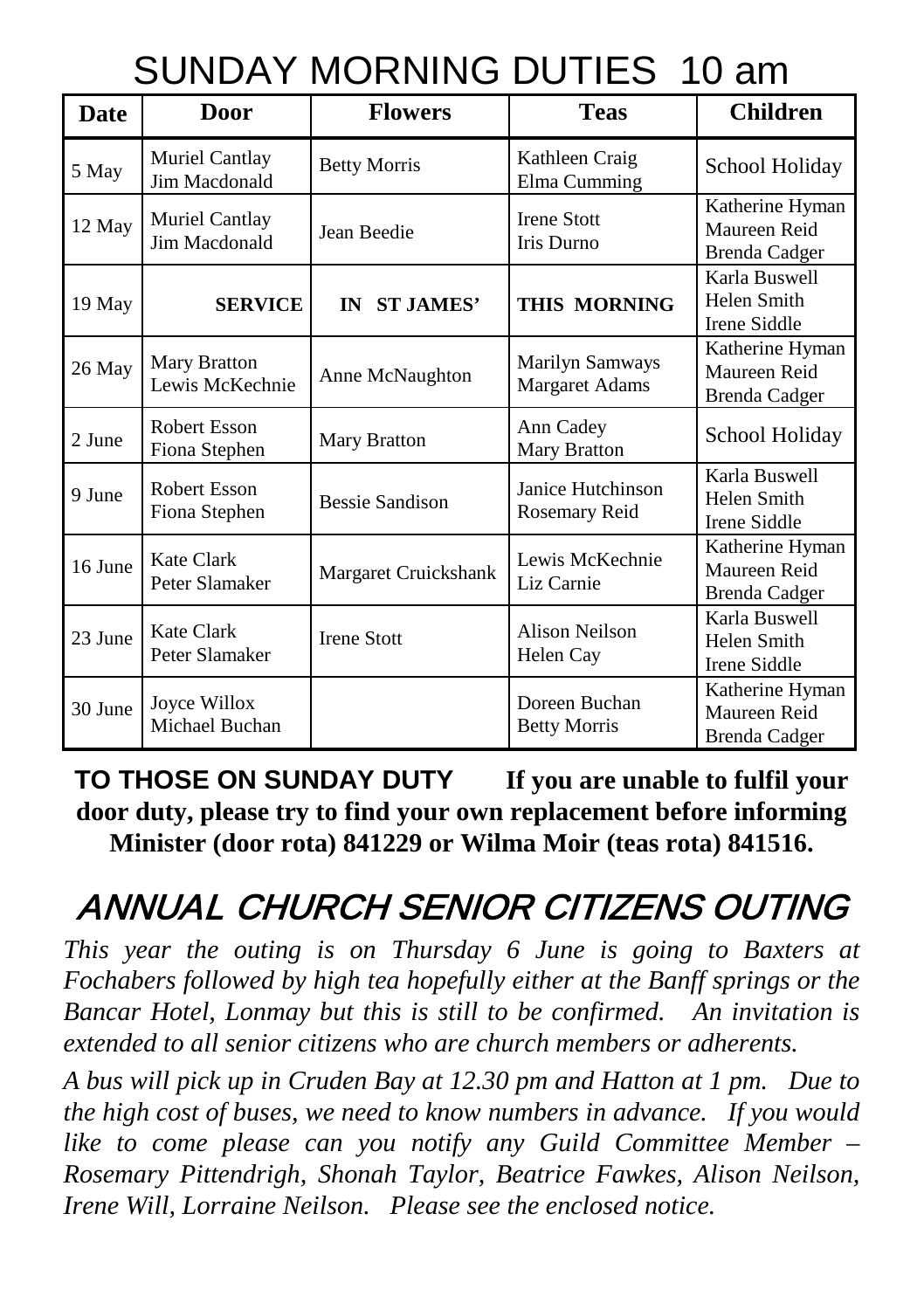### 'We work together, we share the land'



Elmy with her woolless sheep

**This Christian Aid Week, we're standing with poor communities to help them bite back at hunger. If a community has land to live on and farm, it can provide enough food for its people. In the Beni region of Bolivia, one community faces a much more secure future, thanks to a Christian Aid partner organisation helping them acquire land rights, previously under dispute for decades.**

When Elmy Ymarnarlico lists the things that she is most proud of, her woolless sheep and chickens come in close to the top. But it is the sense of ownership of her homeland that has really changed Elmy's life. Elmy lives in the community of Alta Gracia, deep in the Bolivian rainforest. But despite making up the majority of the population, indigenous communities like Elmy's have struggled for years to have reliable access to their own land.

Threats and intimidation from prospective landlords were common, and many fathers and young people left to search for work elsewhere because they couldn't make a living from their land. This left families to struggle with the other perils of drought, floods, forest fires and hunger.

Christian Aid partner Centre for Research and Training of Peasants (CIPCA) has since helped to secure land for more than 1,000 families. CIPCA has also given the community training in crop diversification and how to improve their harvests.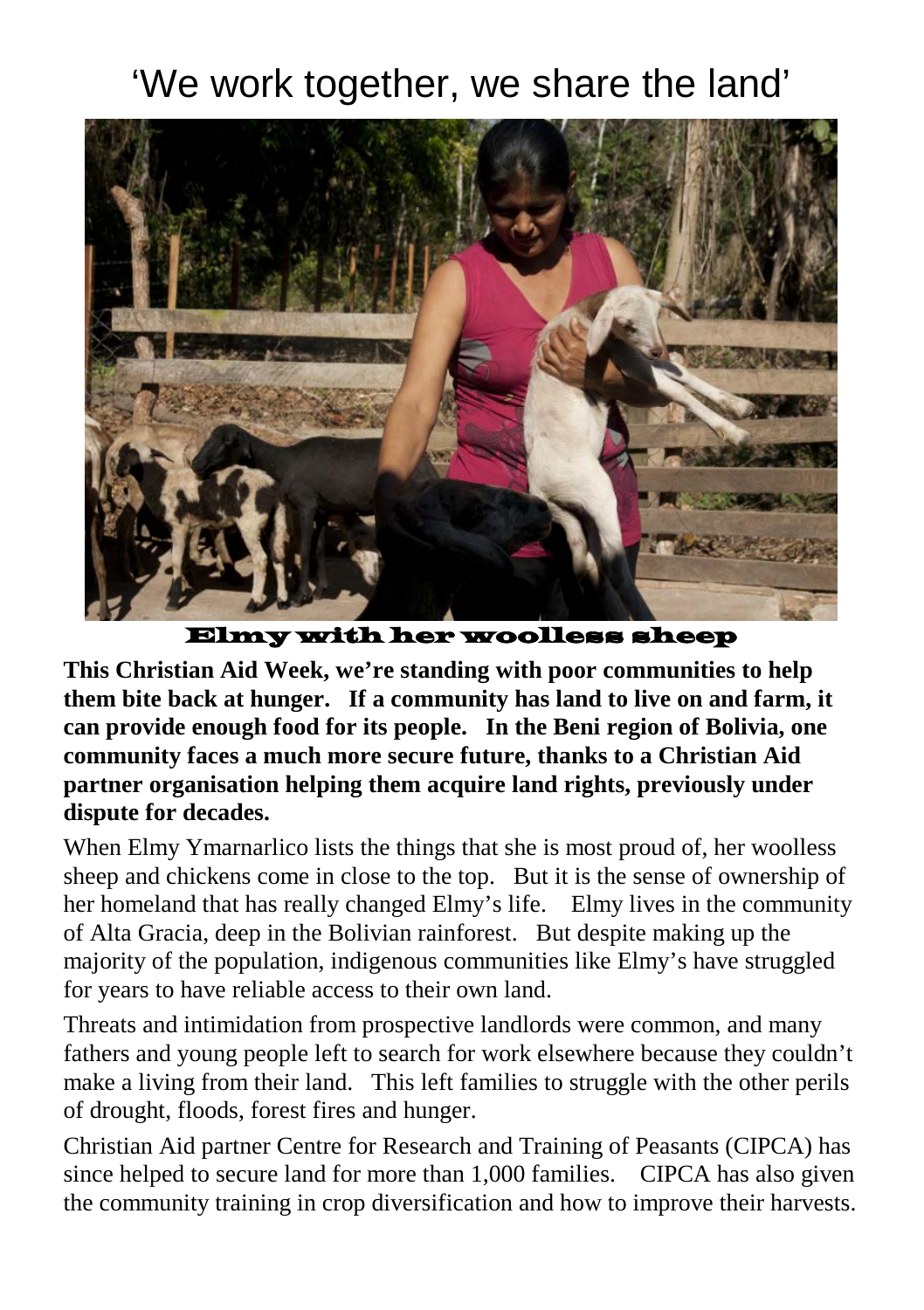It has provided woolless sheep to breed from, sell on and eat, and chickens to produce eggs to eat and sell.

Now the men can stay and farm their own land without the threat of cattle ranchers and big businesses taking it, and people like Elmy can provide more nutritious diets for their families.

There is now a future for young people, too. 'We are now the owners of our land... we work the land together, we share the land,' Elmy explains.

The community of Alta Gracia has also discovered the value of the wild cocoa trees around them, thanks to CIPCA. Owned by the whole community, the trees are now lovingly looked after. Locals work in protective clothing provided by CIPCA, and CIPCA buys the cocoa from them for a fair price.

'CIPCA helped so much,' Elmy says. 'It has got people inspired to look after, protect and get the best from the cocoa trees.'

**Key costing** £125 could provide one male and two female woolless sheep to a community in Bolivia, providing them with meat when food is scarce and income when lambs are sold.

**One in eight people in the world are desperate for food. Bite back at hunger and show your support for Christian Aid Week (12-18 May) by responding generously in our parish house to house collection.**

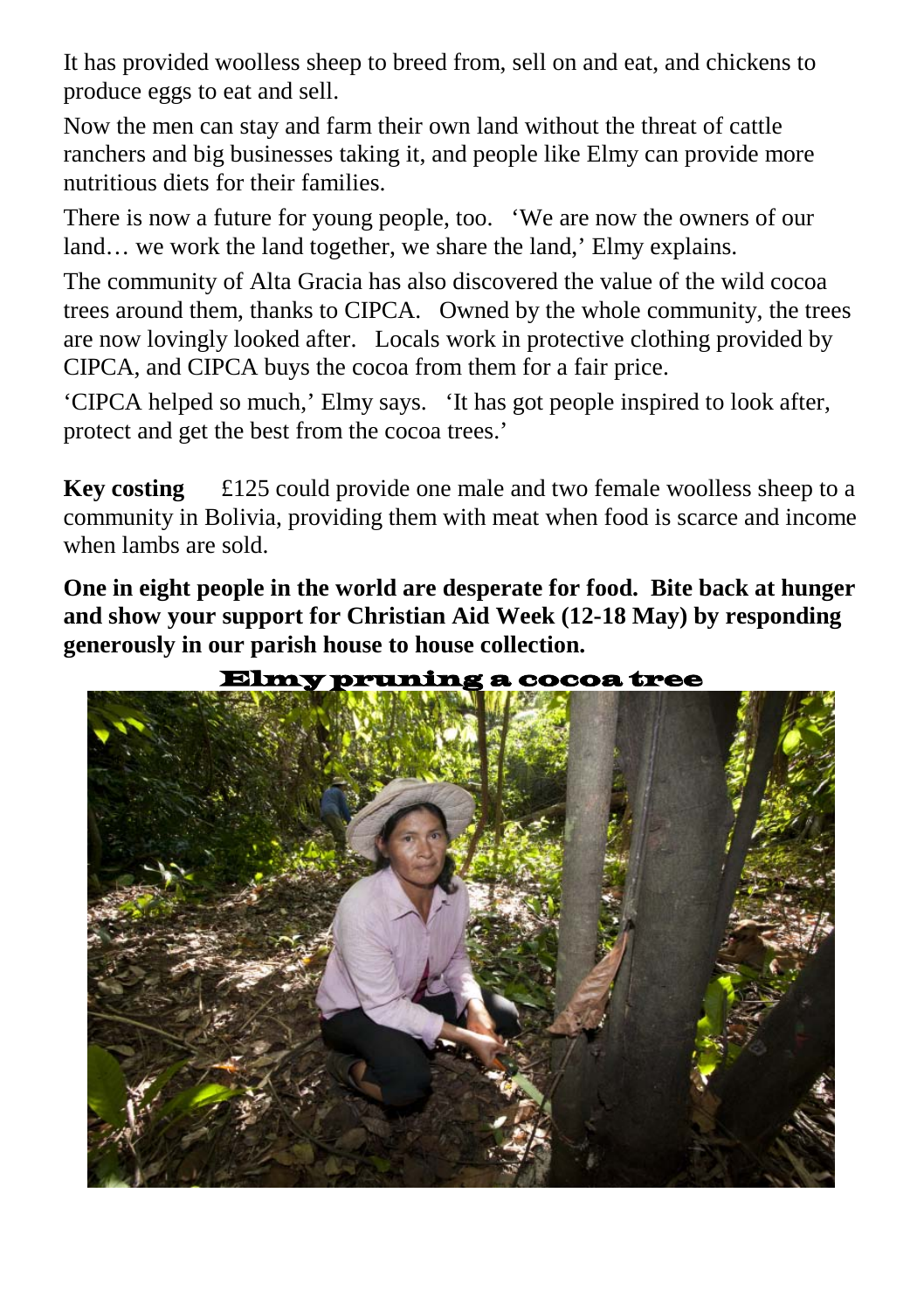

### About Heart and Soul 2013

In recognition of the 1,450th anniversary of Columba landing on Iona, Heart and Soul 2013 will be inspired by Celtic Christianity, with all the richness of its themes: hospitality, pilgrimage, journeying, deep peace – healing and wholeness, creation and its care, being 'on the edge'. And it's exciting that Sunday 19th May also coincides with Pentecost on the church calendar.

So come along with your congregation and bring your friends to celebrate the life of the Church in Princes Street Gardens. Come and meet friends old and new, enjoy kids and youth fun, music, drama, interviews and seminars. Come and learn more about how God is at work in His Church. Come and sing for all you're worth along with thousands of others at closing worship… do all that and begin planning now as a congregation how you're going to share your story with others at Heart and Soul 2013 on 19th May.

The extensive programme has something in it for everyone. The Ross Bandstand will feature IONA, a Celtic Christian band which will then accompany Closing Worship at 5pm. The lona Community will also have a part to play in Closing Worship. In the middle of the afternoon Fischy Music will inspire the young and not so young alike, and we're delighted that the Guild will get things underway on the main stage at 1 pm. So watch this space!

The other stages and venues will host -

- Healing: healing ministry with Jenny Williams and a ministry of healing seminar
- Comedy and fun: Tricks n Laughs and Robin Hill & Alec **Shuttleworth**
- Lots of music: including Celtic songs, the new Heart and Soul Swing Band, a BB Pipe Band
- Labyrinth and pilgrimage: the theory and practice
- Art: including Lindisfarne Scriptorium
- Reflective worship: Soul Space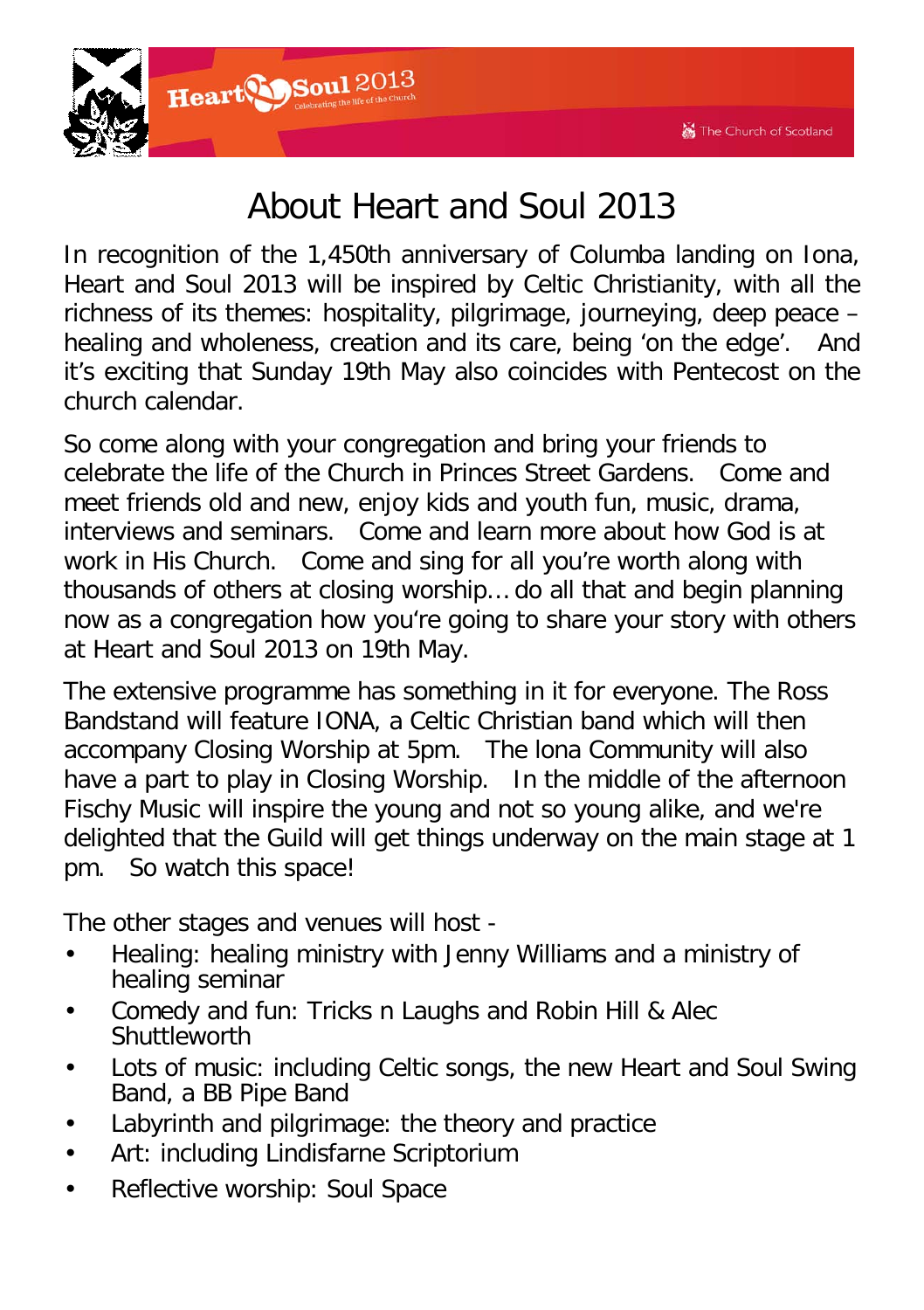Meantime more than 30 organisations, including all the main Church of Scotland Councils, together with over 25 congregations with a story to tell, will wish to engage with you as you make your way along the buzz of the Avenue

In a dedicated kid's marquee their programme will include arts and crafts, storytelling zones, face painting, puppets, balloon sculpting, magic, parachute fun and more.

The youth programme will be in a large marquee featuring a specially commissioned Youth Challenge (entries of music, drama, poetry, art or dance, related to the Celtic theme) as well as music, relaxing cafe space, interactive zones, and performance stage for the Youth Challenge winners.

[www.heartandsoul2013.org.uk](http://www.heartandsou12012.org.uk/)

# A LIVING AND DYING CHURCH

A live church has parking problems; a dying church doesn't. *A live church has lots of noisy children around; a dying church enjoys peace and quiet.*

A live church often changes the way things are done to do things better; a dying church doesn't want to change a thing.

*A live church dreams greater things for God's kingdom; a dying church has nightmares.*

A live church invites people to risk involvement and tries out new ideas; a dying church plays it safe and never risks anything.

*A live church supports world mission; a dying church thinks charity begins at home.*

A live church uses its traditions and buildings to serve God and people; a dying church uses people to serve its traditions and buildings.

*A live church worships; a dying church worries.* 

A live church is filled with titters; a dying church is filled with mutters.

*A live church forgives and seeks forgiveness; a dying church seldom makes mistakes.*

A live church looks out for challenges and opportunities; a dying church looks out for problems and dangers.

*A live church evangelises; a dying church fossilises.*